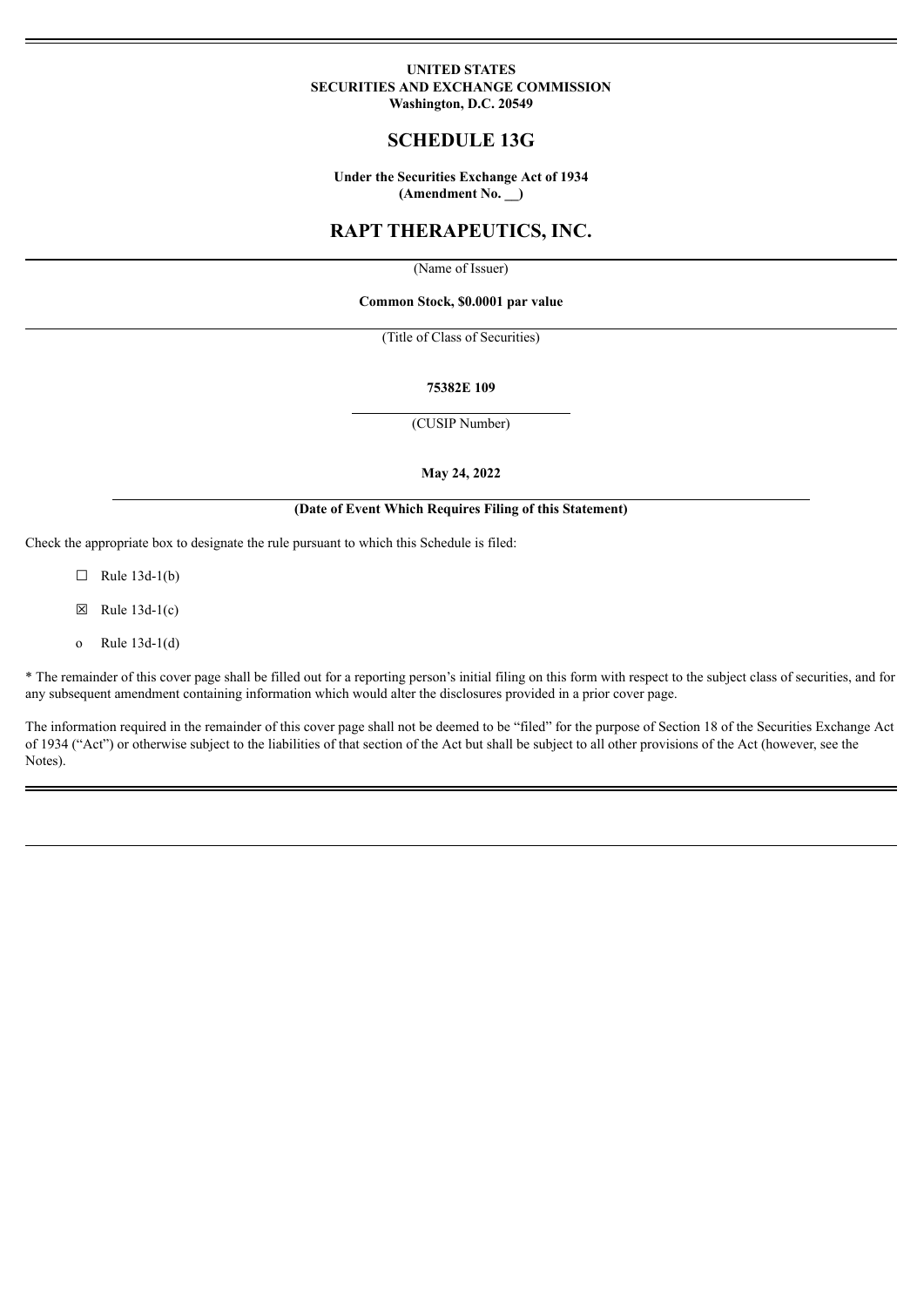### **CUSIP No. 75382E 109**

| 1                                      | NAME OF REPORTING PERSON                                                            |                         |                                 |  |  |  |  |
|----------------------------------------|-------------------------------------------------------------------------------------|-------------------------|---------------------------------|--|--|--|--|
|                                        | <b>Redmile Group, LLC</b>                                                           |                         |                                 |  |  |  |  |
| $\overline{2}$                         | CHECK THE APPROPRIATE BOX IF A MEMBER OF A GROUP (SEE INSTRUCTIONS)                 |                         |                                 |  |  |  |  |
|                                        | $(A)$ $\square$                                                                     |                         |                                 |  |  |  |  |
|                                        | $(B)$ $\square$                                                                     |                         |                                 |  |  |  |  |
| $\mathbf{3}$                           | <b>SEC USE ONLY</b>                                                                 |                         |                                 |  |  |  |  |
| $\overline{\mathbf{4}}$                | CITIZENSHIP OR PLACE OF ORGANIZATION                                                |                         |                                 |  |  |  |  |
|                                        | <b>Delaware</b>                                                                     |                         |                                 |  |  |  |  |
|                                        |                                                                                     | 5                       | <b>SOLE VOTING POWER</b>        |  |  |  |  |
|                                        |                                                                                     |                         |                                 |  |  |  |  |
|                                        |                                                                                     |                         | $\bf{0}$                        |  |  |  |  |
|                                        | <b>NUMBER OF</b>                                                                    | 6                       | <b>SHARED VOTING POWER</b>      |  |  |  |  |
|                                        | <b>SHARES</b><br><b>BENEFICIALLY</b>                                                |                         | $3,199,363^{(1)}$               |  |  |  |  |
|                                        | <b>OWNED BY</b>                                                                     | $\overline{7}$          | <b>SOLE DISPOSITIVE POWER</b>   |  |  |  |  |
|                                        | <b>EACH</b>                                                                         |                         |                                 |  |  |  |  |
| <b>REPORTING</b><br><b>PERSON WITH</b> |                                                                                     |                         | $\mathbf{0}$                    |  |  |  |  |
|                                        |                                                                                     | $\overline{\mathbf{8}}$ | <b>SHARED DISPOSITIVE POWER</b> |  |  |  |  |
|                                        |                                                                                     |                         | $3,199,363$ <sup>(1)</sup>      |  |  |  |  |
| 9                                      | AGGREGATE AMOUNT BENEFICIALLY OWNED BY EACH REPORTING PERSON                        |                         |                                 |  |  |  |  |
|                                        | $3,199,363$ <sup>(1)</sup>                                                          |                         |                                 |  |  |  |  |
| 10                                     | CHECK IF THE AGGREGATE AMOUNT IN ROW (9) EXCLUDES CERTAIN SHARES (SEE INSTRUCTIONS) |                         |                                 |  |  |  |  |
|                                        |                                                                                     |                         |                                 |  |  |  |  |
| 11                                     | PERCENT OF CLASS REPRESENTED BY AMOUNT IN ROW (9)                                   |                         |                                 |  |  |  |  |
|                                        |                                                                                     |                         |                                 |  |  |  |  |
|                                        | $9.9\%^{(2)}$                                                                       |                         |                                 |  |  |  |  |
| 12                                     | TYPE OF REPORTING PERSON (SEE INSTRUCTIONS)                                         |                         |                                 |  |  |  |  |
|                                        | <b>IA, OO</b>                                                                       |                         |                                 |  |  |  |  |

<sup>&</sup>lt;sup>(1)</sup> Redmile Group, LLC's beneficial ownership of the Issuer's Common Stock, \$0.0001 par value ("Common Stock") is comprised of 817,832 shares of Common Stock owned by a private investment vehicle managed by Redmile Group, LLC, which shares of Common Stock may be deemed beneficially owned by Redmile Group, LLC as investment manager of such private investment vehicle. The reported securities may also be deemed beneficially owned by Jeremy C. Green as the principal of Redmile Group, LLC. Redmile Group, LLC and Mr. Green each disclaim beneficial ownership of these shares, except to the extent of its or his pecuniary interest in such shares, if any. Subject to the Beneficial Ownership Blocker (as defined below), Redmile Group, LLC may also be deemed to beneficially own 4,000,000 shares of Common Stock issuable upon exercise of certain pre-funded warrants to purchase Common Stock (the "Warrants"). Pursuant to the terms of the Warrants, the Issuer may not effect any exercise of the Warrant, and a holder of a Warrant does not have the right to exercise the Warrant held by such holder, to the extent that after giving effect to such issuance after exercise, the holder (together with the holder's affiliates, and any other persons acting as a group together with the holder or any of the holder's affiliates), would beneficially own in excess of 9.99% (the "Beneficial Ownership Limitation") of the number of shares of Common Stock outstanding immediately after giving effect to the issuance of shares of Common Stock issued upon exercise of the Warrant (the "Beneficial Ownership Blocker"). The Beneficial Ownership Limitation may be changed at a holder's election upon 61 days' notice to the Issuer.

(2) Percentage based on the sum of (a) 29,644,130 shares of Common Stock outstanding as of May 6, 2022, as reported by the Issuer in its Quarterly Report on Form 10-Q for the quarterly period ended March 31, 2022 filed with the Securities and Exchange Commission on May 11, 2022 (the "Form 10-Q"). plus (b) 2,381,531 shares of Common Stock issuable upon exercise of the Warrants.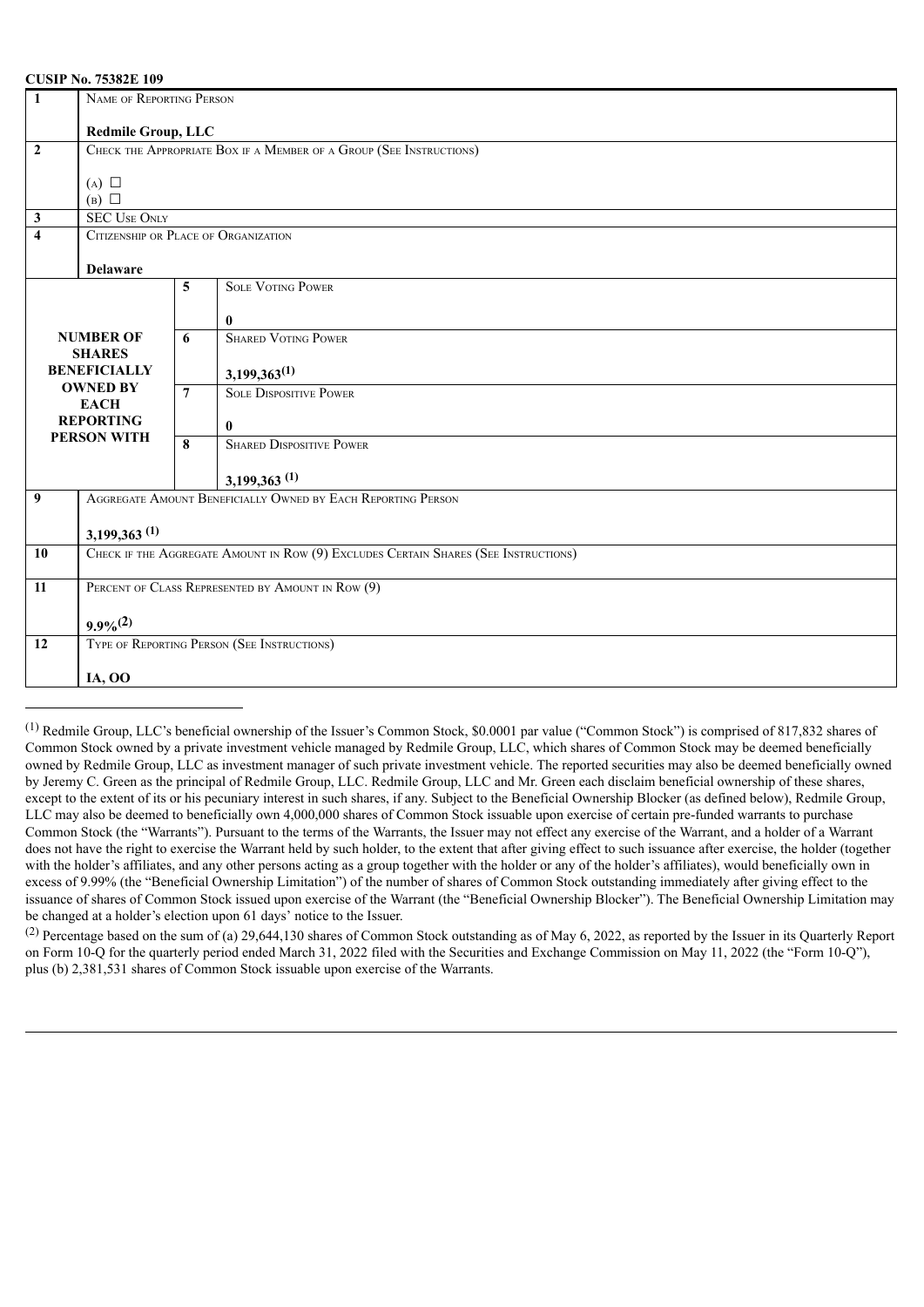### **CUSIP No. 75382E 109**

| $\overline{1}$                       | NAME OF REPORTING PERSON                                                            |                 |                                                              |  |  |  |
|--------------------------------------|-------------------------------------------------------------------------------------|-----------------|--------------------------------------------------------------|--|--|--|
|                                      | Jeremy C. Green                                                                     |                 |                                                              |  |  |  |
| $\boldsymbol{2}$                     | CHECK THE APPROPRIATE BOX IF A MEMBER OF A GROUP (SEE INSTRUCTIONS)                 |                 |                                                              |  |  |  |
|                                      |                                                                                     |                 |                                                              |  |  |  |
|                                      | $(A)$ $\square$<br>$(B)$ $\square$                                                  |                 |                                                              |  |  |  |
| $\mathbf{3}$                         | <b>SEC USE ONLY</b>                                                                 |                 |                                                              |  |  |  |
| $\overline{\bf{4}}$                  | CITIZENSHIP OR PLACE OF ORGANIZATION                                                |                 |                                                              |  |  |  |
|                                      | <b>United Kingdom</b>                                                               |                 |                                                              |  |  |  |
|                                      |                                                                                     | 5               | <b>SOLE VOTING POWER</b>                                     |  |  |  |
|                                      |                                                                                     |                 | $\bf{0}$                                                     |  |  |  |
|                                      |                                                                                     | 6               | <b>SHARED VOTING POWER</b>                                   |  |  |  |
|                                      | <b>NUMBER OF</b>                                                                    |                 |                                                              |  |  |  |
| <b>SHARES</b><br><b>BENEFICIALLY</b> |                                                                                     |                 | 3,199,363(3)                                                 |  |  |  |
|                                      | <b>OWNED BY</b>                                                                     | $7\overline{ }$ | <b>SOLE DISPOSITIVE POWER</b>                                |  |  |  |
|                                      | <b>EACH</b><br><b>REPORTING</b>                                                     |                 | $\bf{0}$                                                     |  |  |  |
| <b>PERSON WITH</b>                   |                                                                                     | 8               | <b>SHARED DISPOSITIVE POWER</b>                              |  |  |  |
|                                      |                                                                                     |                 |                                                              |  |  |  |
|                                      |                                                                                     |                 | $3,199,363$ <sup>(3)</sup>                                   |  |  |  |
| $\overline{9}$                       |                                                                                     |                 | AGGREGATE AMOUNT BENEFICIALLY OWNED BY EACH REPORTING PERSON |  |  |  |
|                                      |                                                                                     |                 |                                                              |  |  |  |
| 10                                   | $3,199,363$ <sup>(3)</sup>                                                          |                 |                                                              |  |  |  |
|                                      | CHECK IF THE AGGREGATE AMOUNT IN ROW (9) EXCLUDES CERTAIN SHARES (SEE INSTRUCTIONS) |                 |                                                              |  |  |  |
| $\overline{11}$                      | PERCENT OF CLASS REPRESENTED BY AMOUNT IN ROW (9)                                   |                 |                                                              |  |  |  |
|                                      |                                                                                     |                 |                                                              |  |  |  |
| 12                                   | $9.9\%^{(4)}$<br>TYPE OF REPORTING PERSON (SEE INSTRUCTIONS)                        |                 |                                                              |  |  |  |
|                                      |                                                                                     |                 |                                                              |  |  |  |
|                                      | IN, HC                                                                              |                 |                                                              |  |  |  |

(3) Jeremy C. Green's beneficial ownership of Common Stock is comprised of 817,832 shares of Common Stock owned by a Redmile Fund, which shares of Common Stock may be deemed beneficially owned by Redmile Group, LLC as investment manager of the Redmile Fund. The reported securities may also be deemed beneficially owned by Jeremy C. Green as the principal of Redmile Group, LLC. Redmile Group, LLC and Mr. Green each disclaim beneficial ownership of these shares, except to the extent of its or his pecuniary interest in such shares, if any. Subject to the Beneficial Ownership Blocker, Mr. Green may also be deemed to beneficially own 4,000,000 shares of Common Stock issuable upon exercise of the Warrants. Pursuant to the terms of the Warrants, the Issuer may not effect any exercise of the Warrant, and a holder of a Warrant does not have the right to exercise the Warrant held by such holder, to the extent that the Beneficial Ownership Blocker applies.

 $^{(4)}$  Percentage based on the sum of (a) 29,644,130 shares of Common Stock outstanding as of May 6, 2022, as reported by the Issuer in the Form 10-Q, plus (b) 2,381,531 shares of Common Stock issuable upon exercise of the Warrants.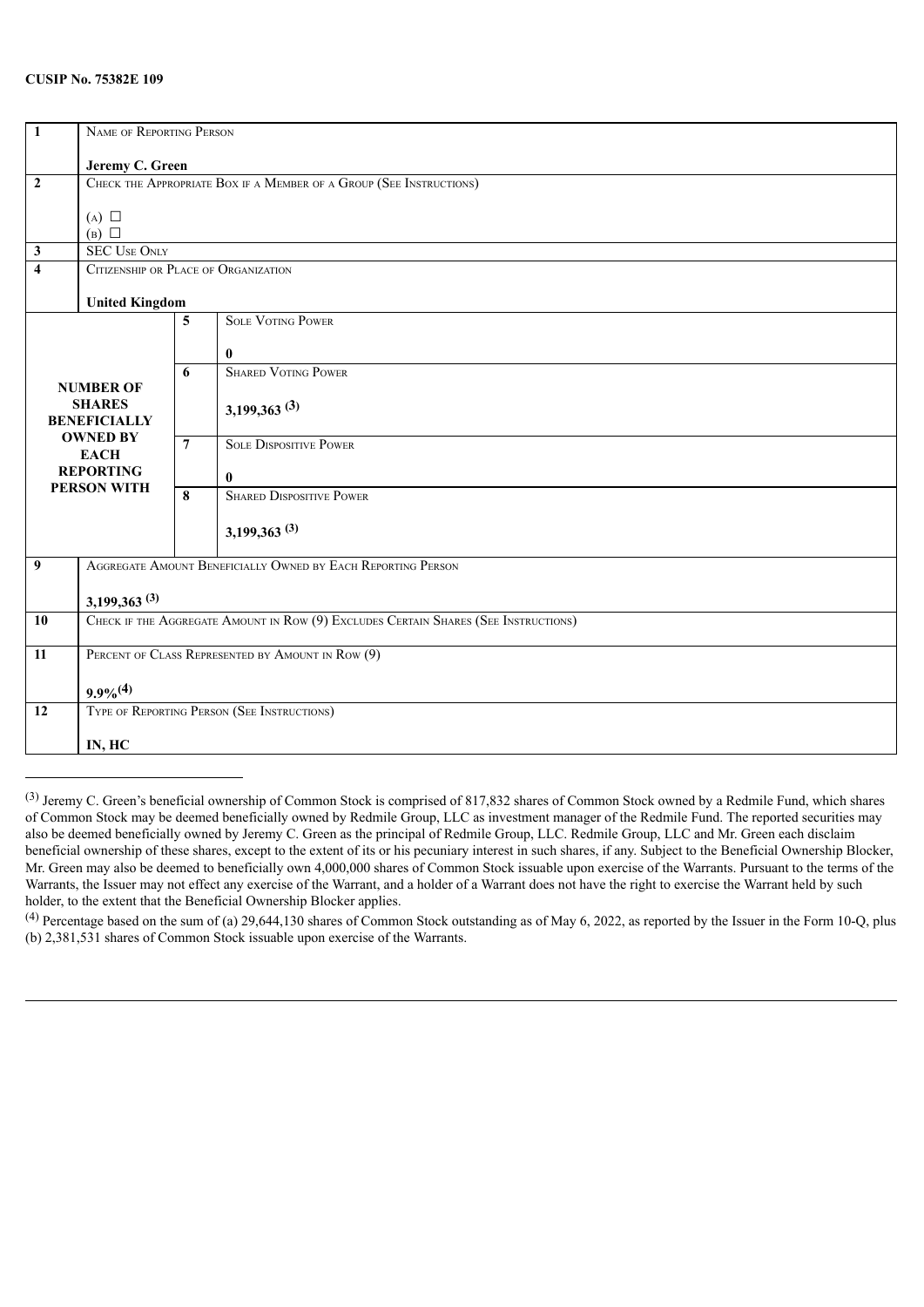### **CUSIP No. 75382E 109**

| $\overline{1}$          | NAME OF REPORTING PERSON                                                            |                         |                                                              |  |  |  |
|-------------------------|-------------------------------------------------------------------------------------|-------------------------|--------------------------------------------------------------|--|--|--|
|                         | Redmile Biopharma Investments III, L.P.                                             |                         |                                                              |  |  |  |
| $\overline{2}$          | CHECK THE APPROPRIATE BOX IF A MEMBER OF A GROUP (SEE INSTRUCTIONS)                 |                         |                                                              |  |  |  |
|                         | $(A)$ $\square$                                                                     |                         |                                                              |  |  |  |
|                         | $(B)$ $\square$                                                                     |                         |                                                              |  |  |  |
| $\overline{\mathbf{3}}$ | <b>SEC USE ONLY</b>                                                                 |                         |                                                              |  |  |  |
| $\overline{\mathbf{4}}$ | CITIZENSHIP OR PLACE OF ORGANIZATION                                                |                         |                                                              |  |  |  |
|                         | <b>Delaware</b>                                                                     |                         |                                                              |  |  |  |
|                         |                                                                                     | 5                       | <b>SOLE VOTING POWER</b>                                     |  |  |  |
|                         |                                                                                     |                         | $\mathbf{0}$                                                 |  |  |  |
|                         |                                                                                     | 6                       | <b>SHARED VOTING POWER</b>                                   |  |  |  |
|                         | <b>NUMBER OF</b><br><b>SHARES</b>                                                   |                         |                                                              |  |  |  |
| <b>BENEFICIALLY</b>     |                                                                                     |                         | 2,381,531(5)                                                 |  |  |  |
|                         | <b>OWNED BY</b><br><b>EACH</b>                                                      | $7\phantom{.0}$         | <b>SOLE DISPOSITIVE POWER</b>                                |  |  |  |
| <b>REPORTING</b>        |                                                                                     |                         | $\mathbf{0}$                                                 |  |  |  |
|                         | <b>PERSON WITH</b>                                                                  | $\overline{\mathbf{8}}$ | <b>SHARED DISPOSITIVE POWER</b>                              |  |  |  |
|                         |                                                                                     |                         |                                                              |  |  |  |
|                         |                                                                                     |                         | $2,381,531^{(5)}$                                            |  |  |  |
| $\overline{9}$          |                                                                                     |                         | AGGREGATE AMOUNT BENEFICIALLY OWNED BY EACH REPORTING PERSON |  |  |  |
|                         | $2,381,531^{(5)}$                                                                   |                         |                                                              |  |  |  |
| 10                      | CHECK IF THE AGGREGATE AMOUNT IN ROW (9) EXCLUDES CERTAIN SHARES (SEE INSTRUCTIONS) |                         |                                                              |  |  |  |
|                         |                                                                                     |                         |                                                              |  |  |  |
| 11                      | PERCENT OF CLASS REPRESENTED BY AMOUNT IN ROW (9)                                   |                         |                                                              |  |  |  |
|                         | $7.4\%^{(6)}$                                                                       |                         |                                                              |  |  |  |
| 12                      | TYPE OF REPORTING PERSON (SEE INSTRUCTIONS)                                         |                         |                                                              |  |  |  |
|                         |                                                                                     |                         |                                                              |  |  |  |
|                         | PN                                                                                  |                         |                                                              |  |  |  |

 $^{(5)}$  Redmile Biopharma Investments III, L.P.'s beneficial ownership of the Issuer's Common Stock is comprised of 4,000,000 shares of Common Stock issuable upon exercise of the Warrant directly held by Redmile Biopharma <sup>(6)</sup> Percentage based on the sum of (a) 29,644,130 shares of Common Stock outstanding as of May 6, 2022, as reported by the Issuer in the Form 10-Q, plus (b) 2,381,531 shares of Common Stock issuable upon exercise of the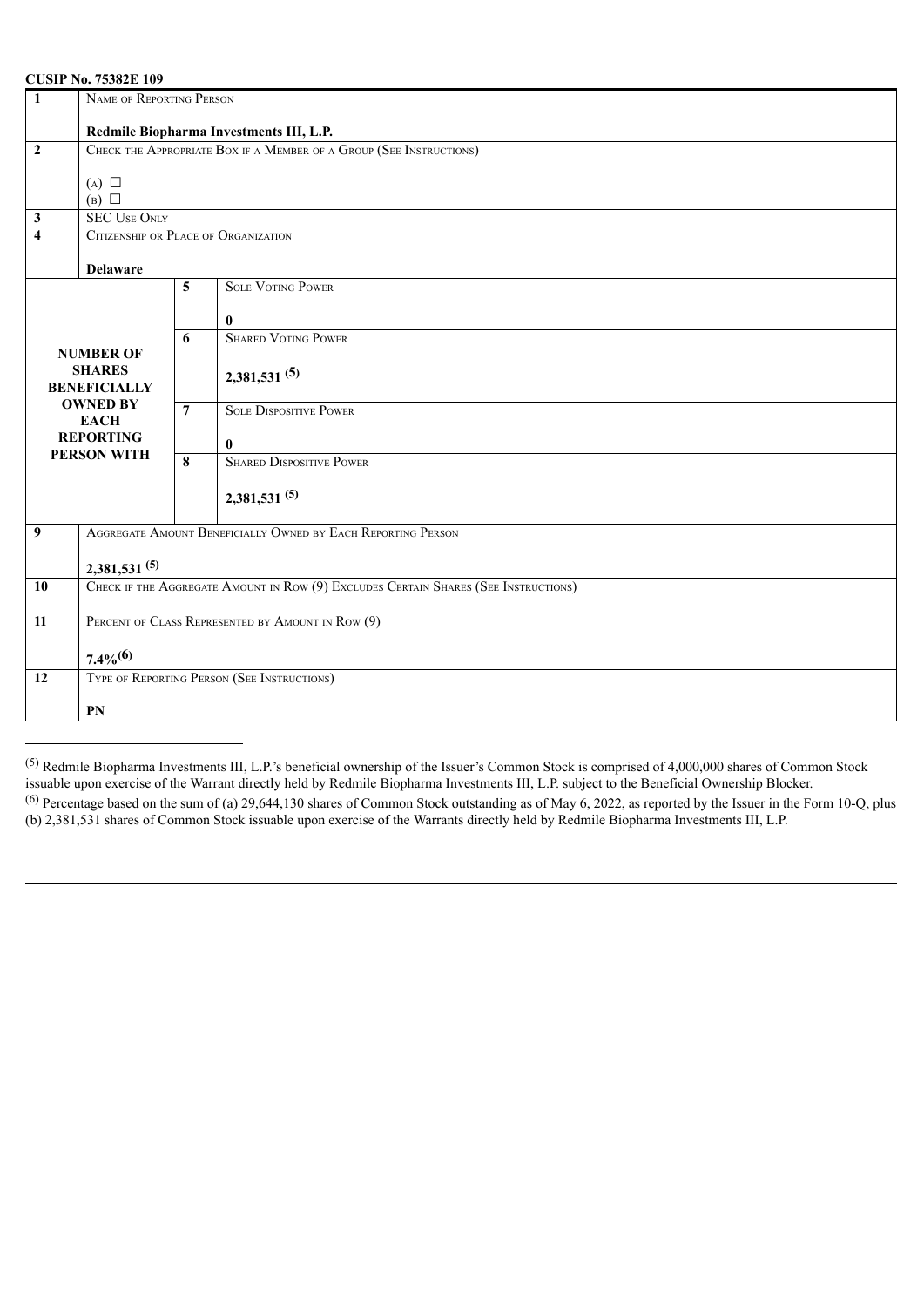## **Item 1.**

| (a)     | Name of Issuer                                                                                                       |                                                                                |  |  |  |  |
|---------|----------------------------------------------------------------------------------------------------------------------|--------------------------------------------------------------------------------|--|--|--|--|
|         | RAPT Therapeutics, Inc.                                                                                              |                                                                                |  |  |  |  |
| (b)     | Address of Issuer's Principal Executive Offices                                                                      |                                                                                |  |  |  |  |
|         | 561 Eccles Avenue                                                                                                    | South San Francisco, CA 94080                                                  |  |  |  |  |
| Item 2. |                                                                                                                      |                                                                                |  |  |  |  |
| (a)     | Names of Persons Filing                                                                                              |                                                                                |  |  |  |  |
|         | Jeremy C. Green                                                                                                      | Redmile Group, LLC<br>Redmile Biopharma Investments III, L.P.                  |  |  |  |  |
| (b)     | Address of Principal Business office of each Reporting Person is:                                                    |                                                                                |  |  |  |  |
|         | One Letterman Drive<br>Building D, Suite D3-300<br>The Presidio of San Francisco<br>San Francisco, California 94129  |                                                                                |  |  |  |  |
| (c)     | Citizenship                                                                                                          |                                                                                |  |  |  |  |
|         | Redmile Group, LLC: Delaware<br>Jeremy C. Green: United Kingdom<br>Redmile Biopharma Investments III, L.P.: Delaware |                                                                                |  |  |  |  |
| (d)     | Title of Class of Securities                                                                                         |                                                                                |  |  |  |  |
|         | Common Stock, \$0.0001 par value                                                                                     |                                                                                |  |  |  |  |
| (e)     | <b>CUSIP</b> Number                                                                                                  |                                                                                |  |  |  |  |
|         | 75382E 109                                                                                                           |                                                                                |  |  |  |  |
| Item 3. | If this statement is filed pursuant to §§ 240.13d-1(b) or 240.13d-2(b) or (c), check whether the person filing is a: |                                                                                |  |  |  |  |
|         | (a)<br>$\mathbf{o}$                                                                                                  | Broker or dealer registered under section 15 of the Act (15 U.S.C. 780);       |  |  |  |  |
|         | (b)<br>$\mathbf{O}$                                                                                                  | Bank as defined in section $3(a)(6)$ of the Act (15 U.S.C. 78c);               |  |  |  |  |
|         | (c)<br>$\mathbf{o}$                                                                                                  | Insurance company as defined in section $3(a)(19)$ of the Act (15 U.S.C. 78c); |  |  |  |  |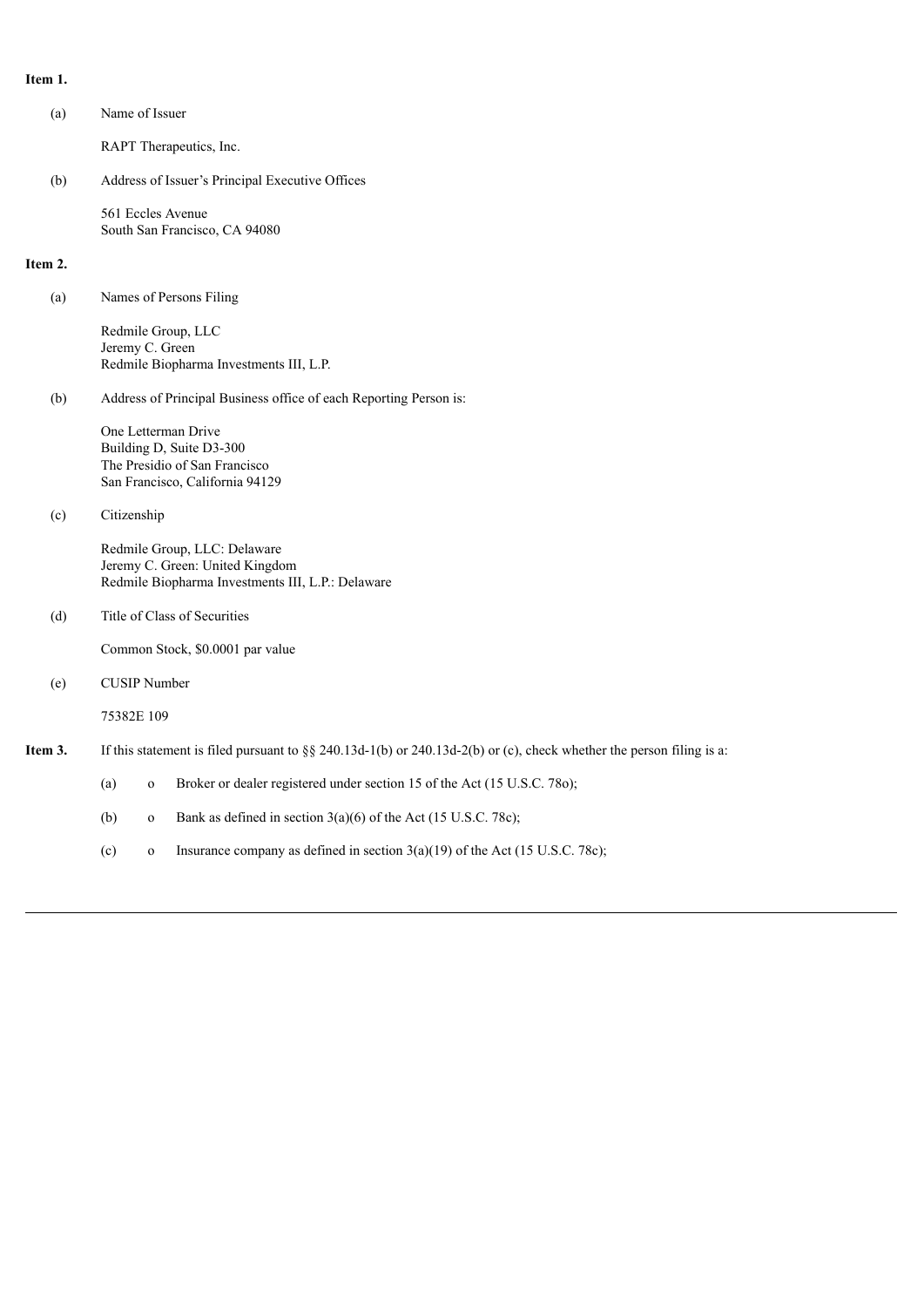- (d) o Investment company registered under section 8 of the Investment Company Act of 1940 (15 U.S.C 80a-8);
- (e) o An investment adviser in accordance with  $\S 240.13d-1(b)(1)(ii)(E)$ ;
- (f) o An employee benefit plan or endowment fund in accordance with § 240.13d-1(b)(1)(ii)(F);
- (g) o A parent holding company or control person in accordance with § 240.13d-1(b)(1)(ii)(G);
- (h) o A savings associations as defined in Section 3(b) of the Federal Deposit Insurance Act (12 U.S.C. 1813);
- (i) o A church plan that is excluded from the definition of an investment company under section  $3(c)(14)$  of the Investment Company Act of 1940 (15 U.S.C. 80a-3);
- (j) o A non-U.S. institution in accordance with  $\S 240.13d-1(b)(1)(ii)(J);$
- (k) o Group, in accordance with § 240.13d-1(b)(1)(ii)(K). If filing as a non-U.S. institution in accordance with § 240.13d-1(b)(1)(ii)  $(J)$ , please specify the type of institution:

### **Item 4. Ownership.**

(a) Amount beneficially owned:

Redmile Group, LLC – 3,199,363\* Jeremy C. Green – 3,199,363\* Redmile Biopharma Investments III, L.P. – 2,381,531 \*\*

(b) Percent of class:

Redmile Group, LLC – 9.9%\* Jeremy C. Green – 9.9%\* Redmile Biopharma Investments III, L.P. – 7.4% \*\*

- (c) Number of shares as to which Redmile Group, LLC has:
	- (i) Sole power to vote or to direct the vote:
	- (ii) Shared power to vote or to direct the vote: 3,199,363\*
	- (iii) Sole power to dispose or to direct the disposition of:  $\Omega$
	- (iv) Shared power to dispose or to direct the disposition of: 3,199,363\*

Number of shares as to which Jeremy C. Green has:

- (i) Sole power to vote or to direct the vote:
	- $\theta$

0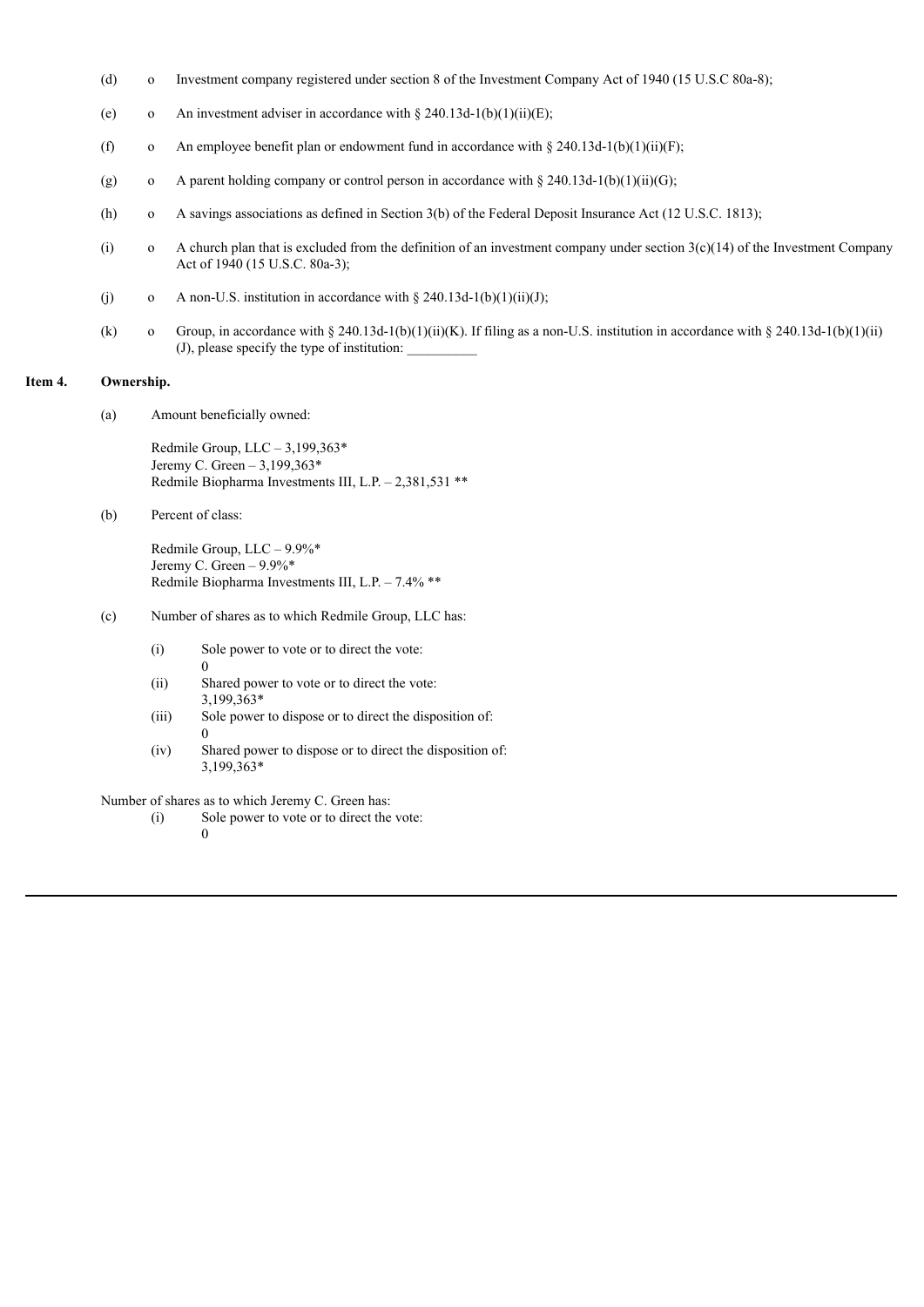- (ii) Shared power to vote or to direct the vote: 3,199,363\*
- (iii) Sole power to dispose or to direct the disposition of: 0
- (iv) Shared power to dispose or to direct the disposition of: 3,199,363\*

Number of shares as to which Redmile Biopharma Investments III, L.P. has:

- (i) Sole power to vote or to direct the vote:  $\Omega$
- (ii) Shared power to vote or to direct the vote: 2,381,531\*\*
- (iii) Sole power to dispose or to direct the disposition of: 0
- (iv) Shared power to dispose or to direct the disposition of: 2,381,531\*\*
- \* Redmile Group, LLC's and Jeremy C. Green's beneficial ownership of the Issuer's Common Stock is comprised of 817,832 shares of Common Stock owned by a private investment vehicle managed by Redmile Group, LLC, which shares of Common Stock may be deemed beneficially owned by Redmile Group, LLC as investment manager of such private investment vehicle. The reported securities may also be deemed beneficially owned by Jeremy C. Green as the principal of Redmile Group, LLC. Redmile Group, LLC and Mr. Green each disclaim beneficial ownership of these shares, except to the extent of its or his pecuniary interest in such shares, if any. Subject to the Beneficial Ownership Blocker, Redmile Group, LLC and Mr. Green may also be deemed to beneficially own 4,000,000 shares of Common Stock issuable upon exercise of the Warrants. Pursuant to the terms of the Warrants, the Issuer may not effect any exercise of the Warrant, and a holder of a Warrant does not have the right to exercise the Warrant held by such holder, if the Beneficial Ownership Blocker applies.

Percentage based on the sum of (a) 29,644,130 shares of Common Stock outstanding as of May 6, 2022, as reported by the Issuer in the Form 10-Q, plus (b) 2,381,531 shares of Common Stock issuable upon exercise of the Warrants.

\*\* Redmile Biopharma Investments III, L.P.'s beneficial ownership of the Issuer's Common Stock is comprised of 2,381,531shares of common stock issuable upon the exercise of the Warrants directly held by Redmile Biopharma Investments III, L.P. subject to the Beneficial Ownership Blocker.

Percentage based on the sum of (a) 29,644,130 shares of Common Stock outstanding as of May 6, 2022, as reported by the Issuer in the Form 10-Q, plus (b) 2,381,531 shares of Common Stock issuable upon exercise of the Warrants.

### **Item 5. Ownership of Five Percent or Less of a Class.**

If this statement is being filed to report the fact that as of the date hereof the reporting person has ceased to be the beneficial owner of more than 5 percent of the class of securities, check the following  $\Box$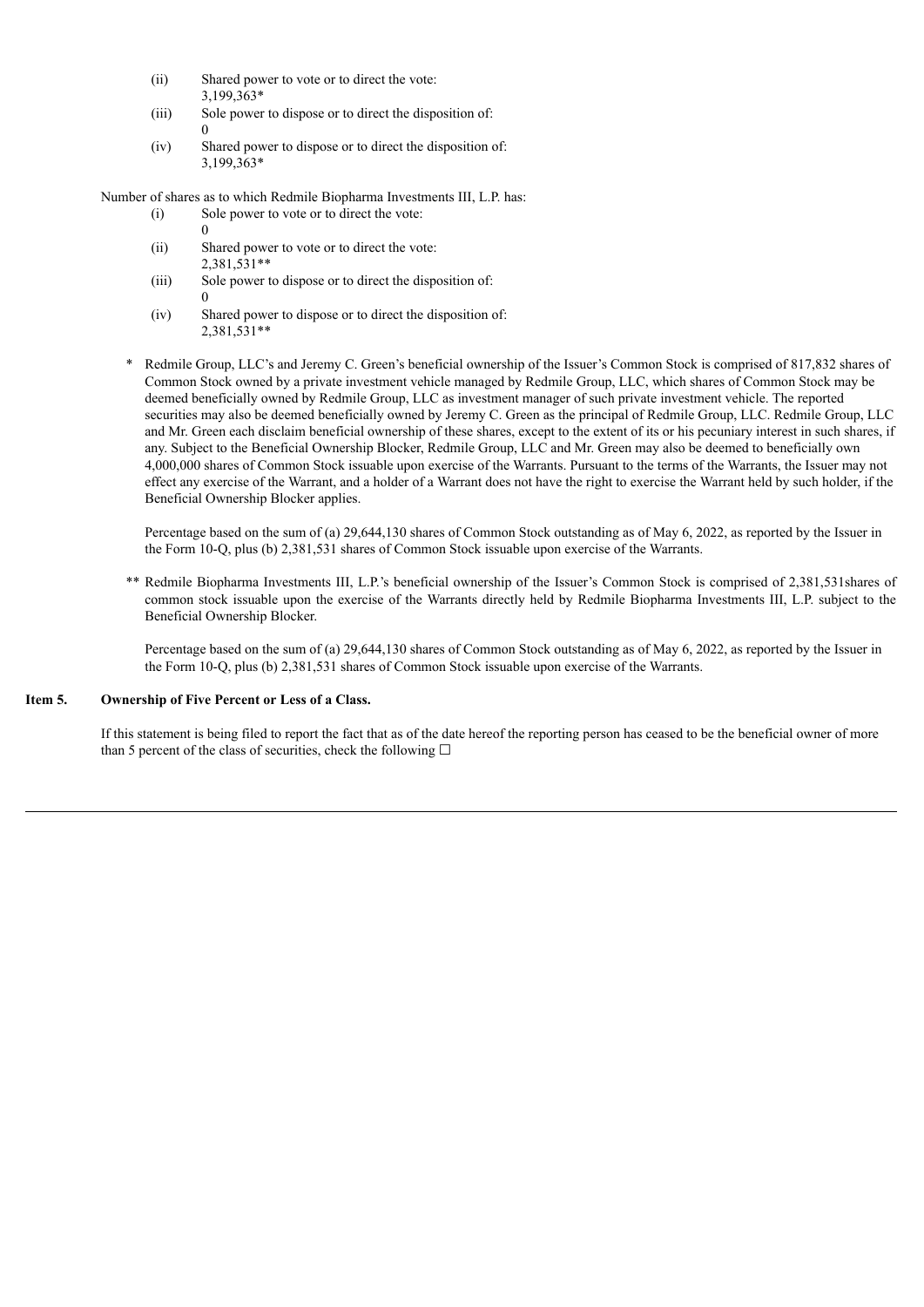### **Item 6. Ownership of More than Five Percent on Behalf of Another Person.**

N/A.

Item 7. Identification and Classification of the Subsidiary Which Acquired the Security Being Reported on By the Parent Holding Company **or Control Person.**

See the response to Item 4.

**Item 8. Identification and Classification of Members of the Group.**

N/A

**Item 9. Notice of Dissolution of Group.**

N/A

### **Item 10. Certifications.**

By signing below I certify that, to the best of my knowledge and belief, the securities referred to above were not acquired and are not held for the purpose of or with the effect of changing or influencing the control of the issuer of the securities and were not acquired and are not held in connection with or as a participant in any transaction having that purpose or effect, other than activities solely in connection with a nomination under § 240.14a-11.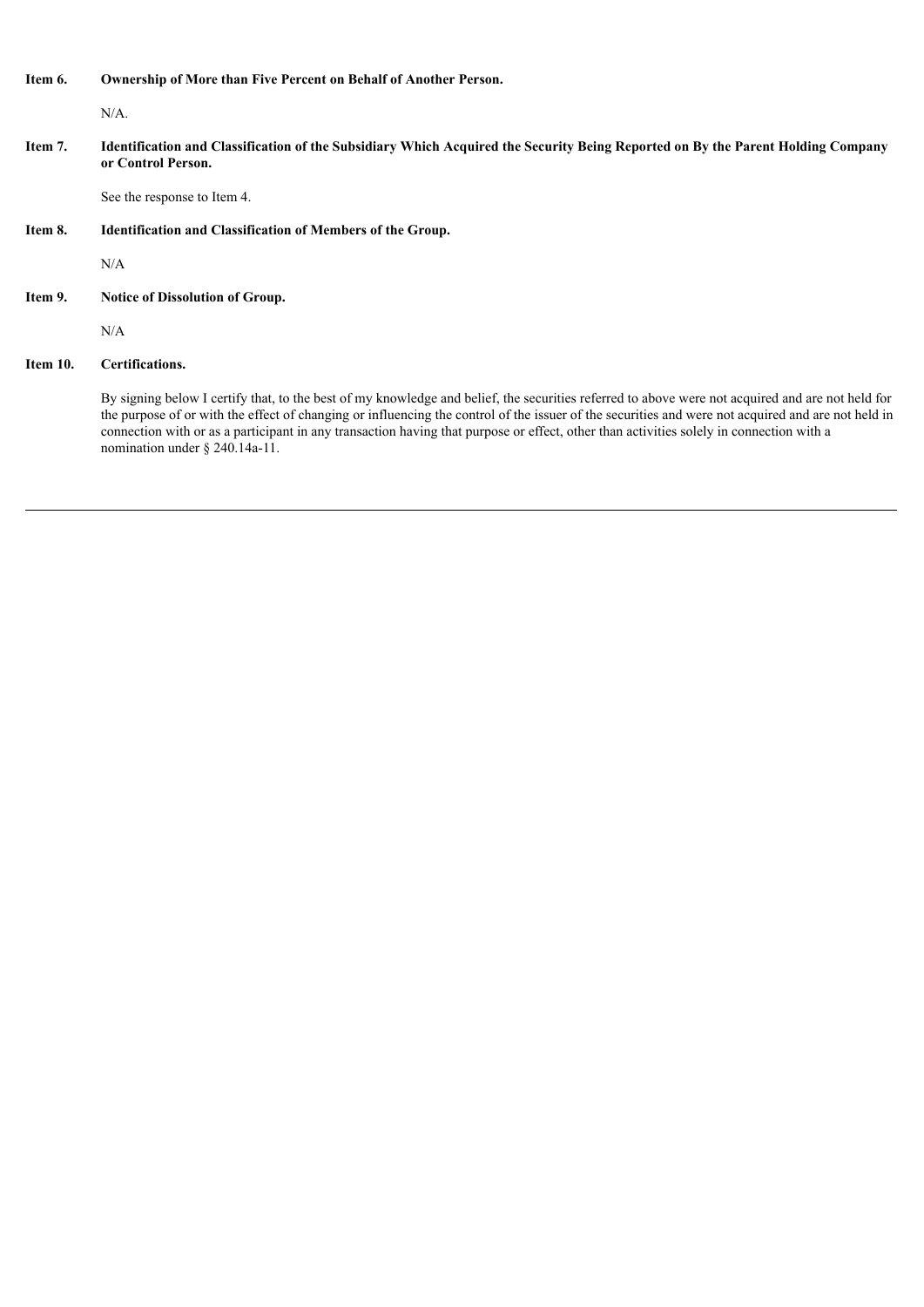### **SIGNATURE**

After reasonable inquiry and to the best of my knowledge and belief, I certify that the information set forth in this statement is true, complete and correct.

Date: June 3, 2022

## **Redmile Group, LLC**

By: /s/ Jeremy C. Green

Name: Jeremy C. Green Title: Managing Member

/s/ Jeremy C. Green

**Jeremy C. Green**

**Redmile Biopharma Investments III, L.P.** By: Redmile Biopharma Investments III (GP), LLC, its general partner

By: /s/ Jeremy C. Green

Name: Jeremy C. Green Title: Managing Member